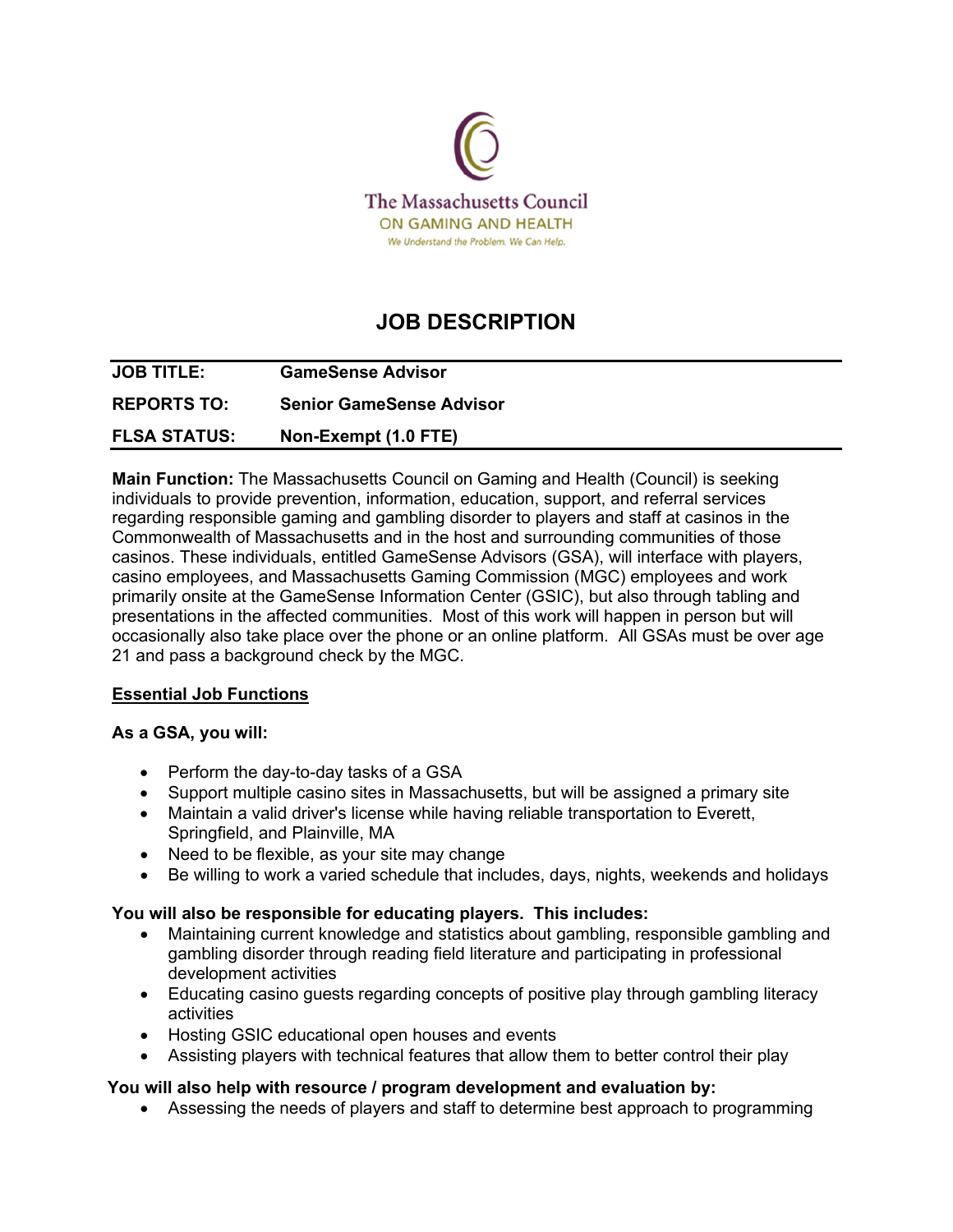- Developing new ideas and concepts to implement into future activities and events
- Managing and following evaluation protocol as instructed by third party researchers
- Possibly providing and leading presentations on emerging topics relating to responsible gaming and priority populations
- Possibly helping with outreach initiatives relating to responsible gaming

## **You will also provide onsite support and referral by:**

- Providing compassionate and empathetic listening to all visitors to the GSIC, chat, text, and phone services
- Planning and executing appropriate brief intervention and referral strategies for guests or staff exhibiting problem gambling behaviors
- Assisting any individuals with concerns about a family member struggling with gambling
- Explaining and leading interested patrons through the voluntary self-exclusion program application and process

# **You will also assist with training sessions for casino staff and regulators by:**

- Delivering training sessions to operator and regulatory staff and managers
- Attending casino staff meetings to add relevant information from GSA/GSIC perspective
- Building effective working relationships with MGC and Casino staff

# **Ongoing professional development and administration is important. You will also:**

- Participate in relevant annual professional development pertinent to job responsibilities
- Complete MGC and Council required paperwork and data collection
- Maintain supplies and operations for the GSIC

# **QUALIFICATIONS/REQUIREMENTS**

The ideal candidate will be bilingual, preferably in Spanish or Chinese. The candidate will also possess experience in casino gaming, customer service, conflict resolution, program development, community/coalition development, evaluation and/or training.

- Age 21 or over
- MGC Background Check
- A minimum of a high school diploma or equivalent
- Knowledge and understanding about gambling and how casino games work; working knowledge of responsible gambling; problem gambling and/or gambling disorder
- Ability to learn new concepts and be able to communicate and teach and present these in an understandable and usable way to diverse audiences
- Excellent conflict resolution skills, ability to talk to individuals who may be frustrated or misinformed, and a working knowledge of how people make changes or learn new information
- Ability to create and effectively deliver trainings
- Knowledge of crisis intervention techniques a plus
- Experience in counseling, addiction assessment, and trauma services a plus
- Knowledge of state/community resources, both public and private a plus